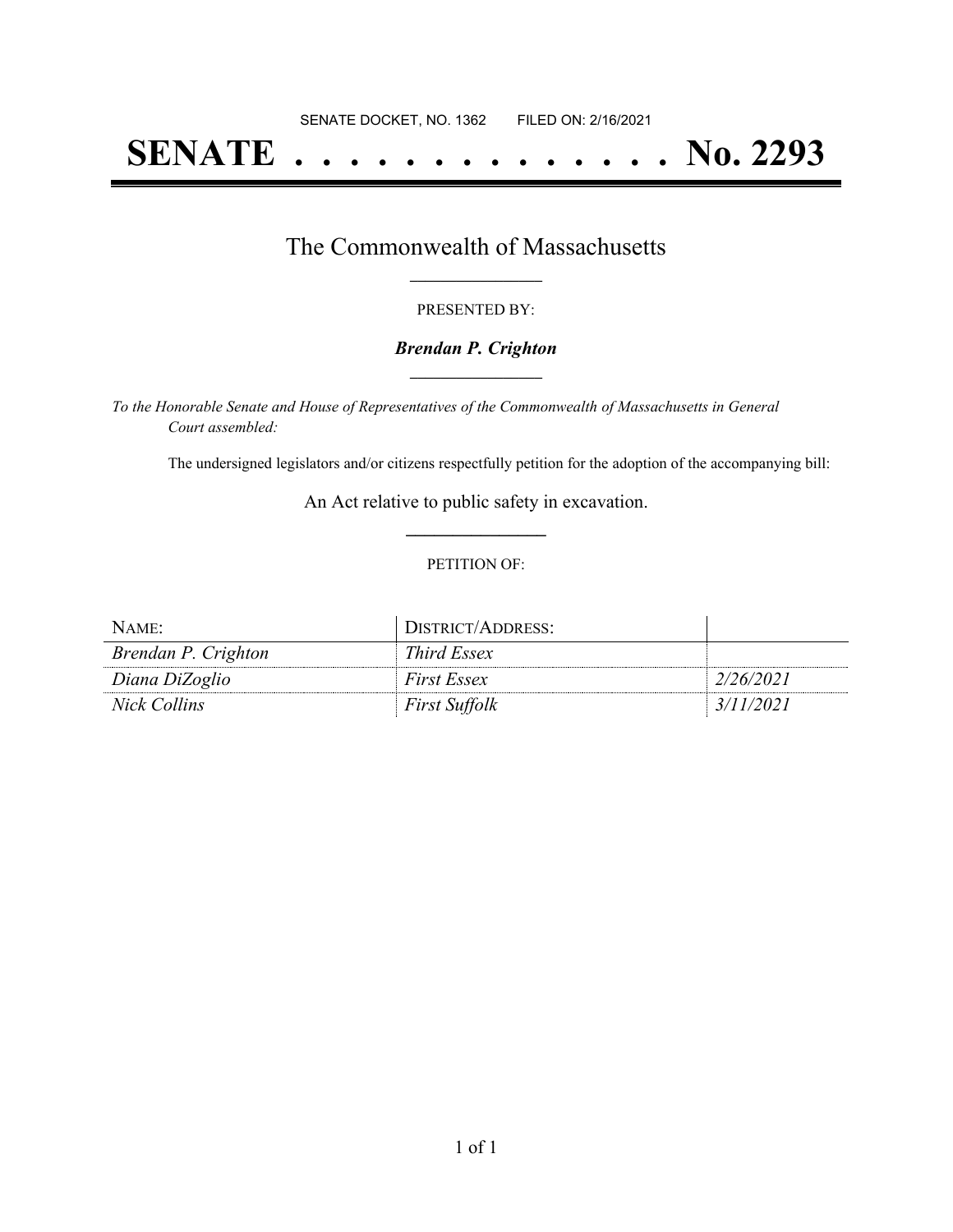#### SENATE DOCKET, NO. 1362 FILED ON: 2/16/2021

## **SENATE . . . . . . . . . . . . . . No. 2293**

By Mr. Crighton, a petition (accompanied by bill, Senate, No. 2293) of Brendan P. Crighton, Diana DiZoglio and Nick Collins for legislation relative to public safety in excavation. Transportation.

### The Commonwealth of Massachusetts

**In the One Hundred and Ninety-Second General Court (2021-2022) \_\_\_\_\_\_\_\_\_\_\_\_\_\_\_**

**\_\_\_\_\_\_\_\_\_\_\_\_\_\_\_**

An Act relative to public safety in excavation.

Be it enacted by the Senate and House of Representatives in General Court assembled, and by the authority *of the same, as follows:*

| $\mathbf{1}$ | SECTION 1. Section 40 of Chapter 82 of the general laws, as appearing in the 2018             |
|--------------|-----------------------------------------------------------------------------------------------|
| 2            | Official Edition, is hereby amended by inserting the following terms therein:-                |
| 3            | "Marking standards", the methods by which a company designates its facilities in              |
| 4            | accordance with standards established by the Common Ground Alliance (CGA) and the             |
| 5            | American Public Works Association.                                                            |
| 6            | "Non-mechanical means", shall mean excavation using any device or tool manipulated by         |
| 7            | human power, including air vacuum, air blowing or similar methods of excavation designed to   |
| 8            | minimize direct contact with utilities.                                                       |
| 9            | SECTION 2. Section 40 of Chapter 82 of the general laws, as appearing in the 2018             |
| 10           | Official Edition, is hereby amended by inserting in line 5, after the words "cable television |
| 11           | company, and", the following words:- "municipal traffic signal departments"                   |
|              |                                                                                               |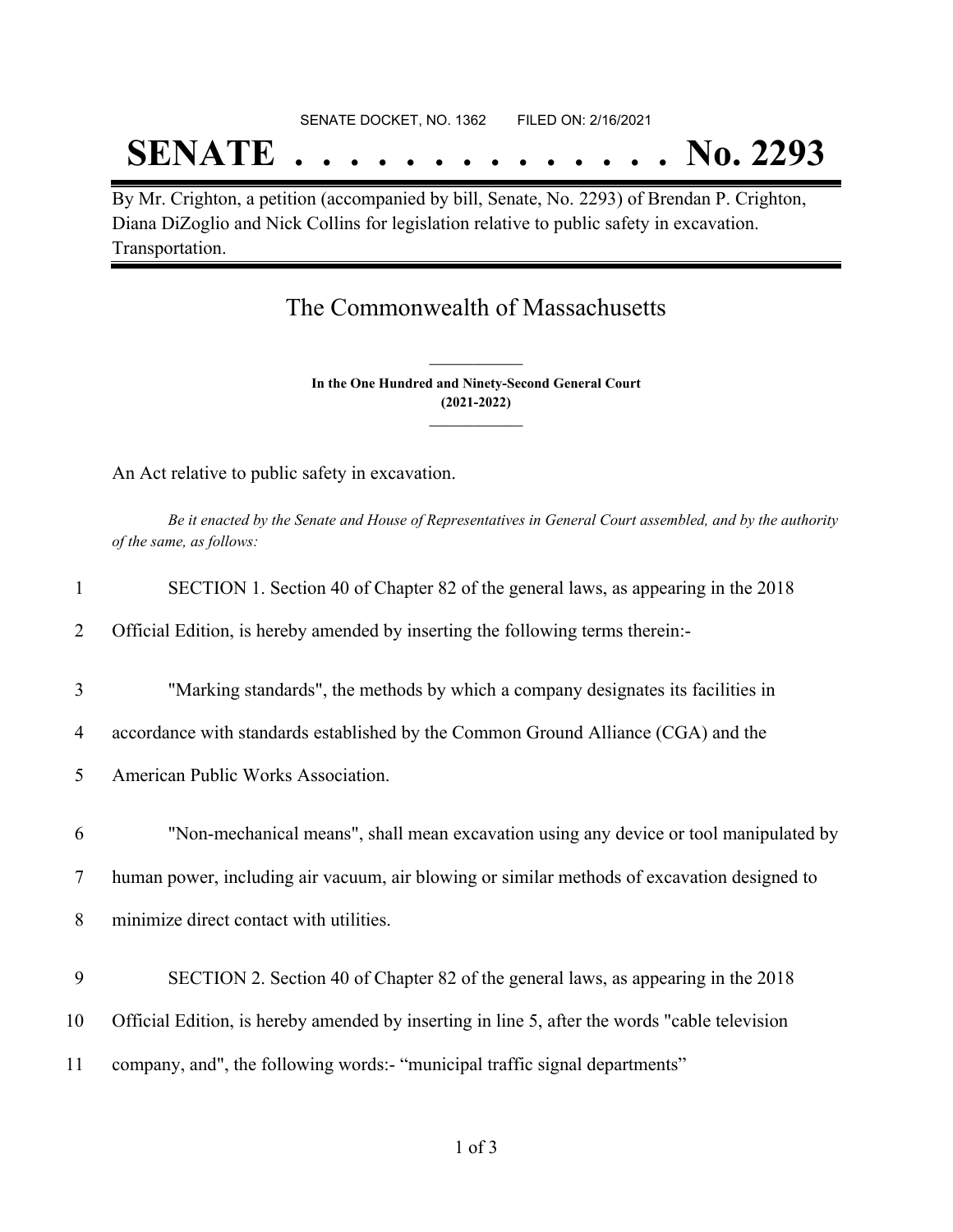| 12 | SECTION 3. Section 40B of Chapter 82 of the general laws, as appearing in the 2018             |
|----|------------------------------------------------------------------------------------------------|
| 13 | Official Edition, is hereby amended by inserting the following sentence at the end thereof:-   |
| 14 | "Professional Land Surveyor", shall have the same definition as set forth in M.G.L.            |
| 15 | c.112, §81D.                                                                                   |
| 16 | SECTION 4. Section 40A of Chapter 82 of the general laws, as appearing in the 2018             |
| 17 | Official Edition, is hereby amended by inserting after the first paragraph the following       |
| 18 | paragraph:                                                                                     |
| 19 | Any Professional Land Surveyor working on a preliminary design for a new facility or           |
| 20 | renovation where excavation shall be necessary shall premark the proposed excavation and give  |
| 21 | initial notice to the system.                                                                  |
| 22 | SECTION 5. Section 40B of Chapter 82 of the general laws, as appearing in the 2018             |
| 23 | Official Edition, is hereby amended by inserting after the words "the excavator" the following |
| 24 | words:- or Professional Land Surveyor                                                          |
| 25 | SECTION 6. Section 40B of Chapter 82 of the general laws, as appearing in the 2018             |
| 26 | Official Edition, is hereby amended by inserting the following sentence at the end thereof:-   |
| 27 | "A company shall conduct periodic audits to ensure the accuracy of the locating and            |
| 28 | marking of facilities as well as its adherence to marking standards."                          |
| 29 | SECTION 7. Section 40E of Chapter 82 of the general laws, as appearing in the 2018             |
| 30 | Official Edition, is amended by inserting the following sentence at the end thereof:           |